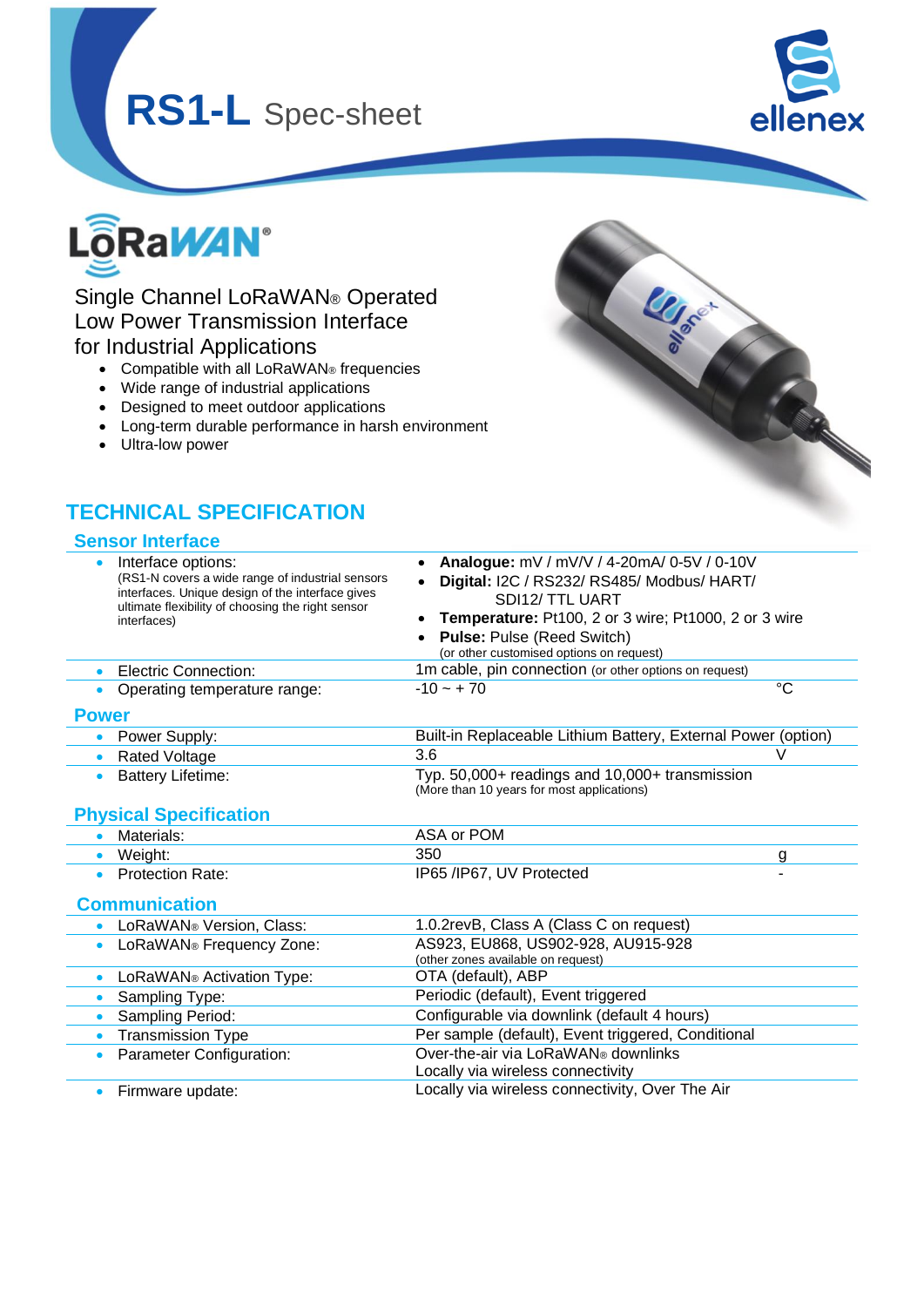

## **NETWORK CONNECTION AND VISUALISATION**

#### **Network Integration**

Integratable to all main networks (Actility, Alibaba, Cisco, Digita, Everynet, GeoWAN, Kerlink, kpn, Loriot, machine-Q, Objenious, Orange, Orbiwise, Proximus, Senet, Sens, Swisscom, TATA, The Things Network (TTN), TTI and any other network)

### **Visualisation and Data Management**

Ellenex white label microservice platform and Integratable to all main IIoT platforms directly or through the API(AWS, Azure, PTC ThingWorx, Bosch IoT, Cisco Jasper & Kinetic, Sierra Numerex, MathWorks ThingSpeak, GE Digital Predix, LandisGyr, Siemens MindSphere, Cumulocity, myDevices, Ubidots, TagoIO, AllThingsTalk Maker, HPE IoT and any other major IoT platform).

### **Ellenex Platform Main Features**

- Encrypted ultra-low power communication protocol
- Advanced device inventory
- Integration APIs for enterprise systems
- Multi-tenant role-based access control
- Data export and import
- White-label platform for enterprise runs on private account
- Variable alarm setting for high and low thresholds and multi-channel alerting
- Sampling and transmission interval configuration
- Transmission condition configuration
- Other configurations and customisation available on request

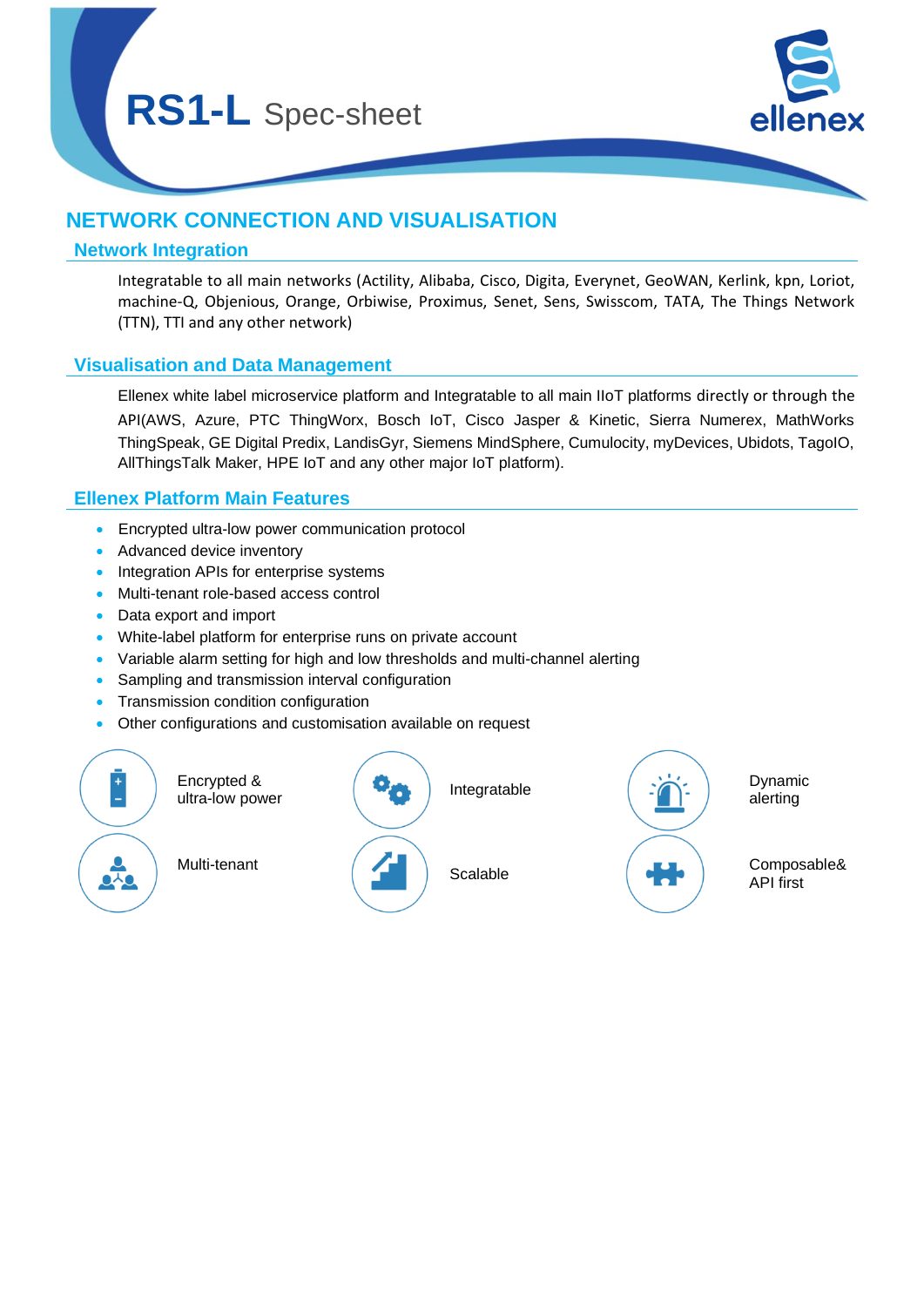**RS1-L** Spec-sheet



## **MODEL GUIDE**



## **APPLICATIONS**

- Pump Performance Monitoring
- Water Pipeline Pressure Monitoring
- Pressurised System Monitoring
- Chiller and Cooling System Monitoring
- Hydraulic and Pneumatic Systems Monitoring
- Liquid Storage Level Monitoring
- Spraying System Monitoring
- Air Compressor Monitoring